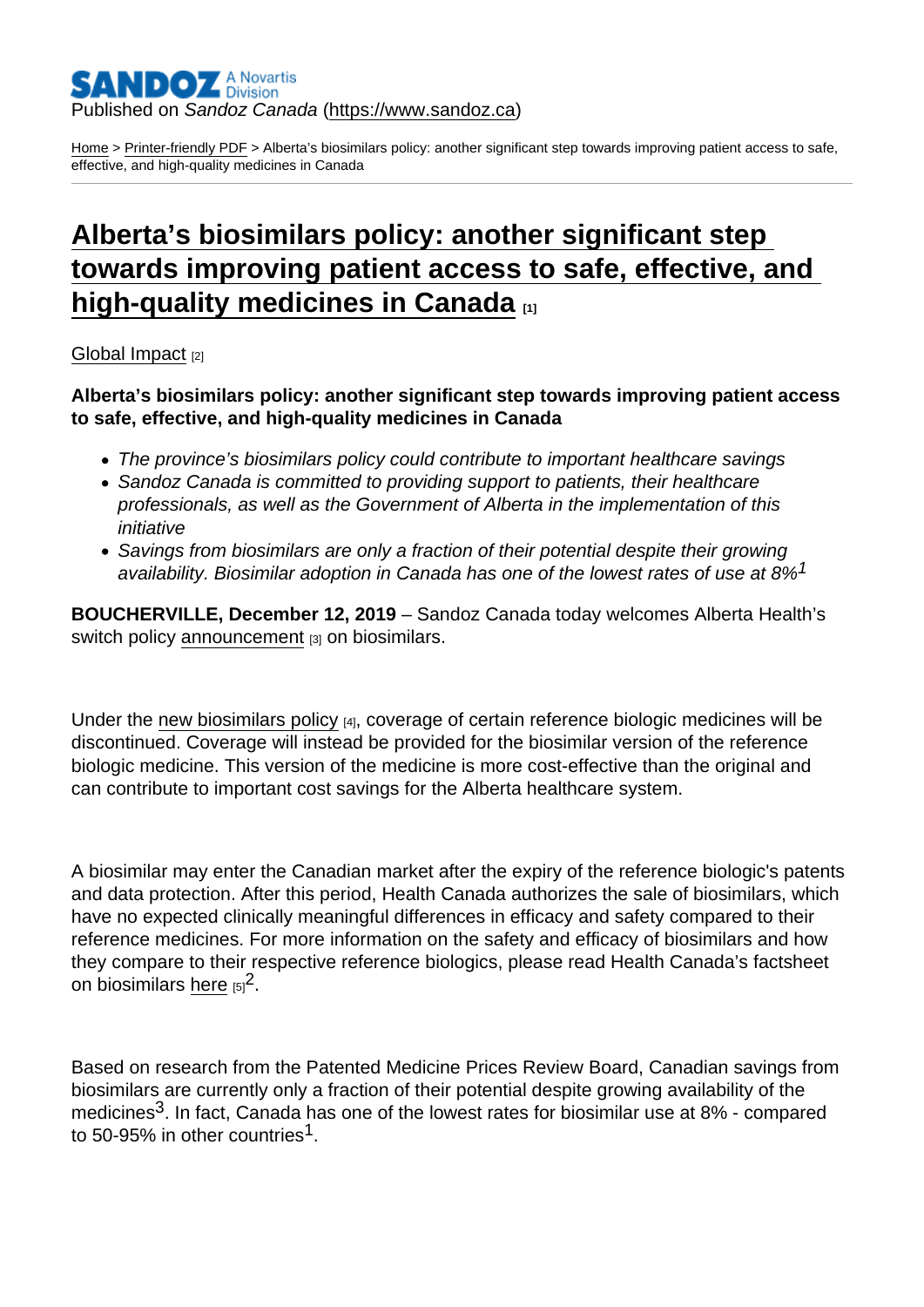The second province to implement a policy of this kind in Canada after British Columbia announced its Biosimilars Initiative in May 2019, with today's announcement, Alberta makes a concrete step towards greater healthcare savings for the province. The wider adoption of biosimilar medicines will also provide more patients access to critical biologic medicines and the support they need, while opening opportunities to expand and improve access to new treatments for all patients across the province.

"Biosimilar switch policies are an important step towards increasing patient access to highquality, life-enhancing biosimilar medicines and realizing significant health system cost savings for the province," said Michel Robidoux, President and General Manager, Sandoz Canada. "We are encouraged to see another province take a step to improve adoption of biosimilars in Canada. We urge other provinces across Canada to follow Alberta and British Columbia's lead to create more sustainable healthcare systems."

"We are reassured by the announced transition timeline of six (6) months by Alberta Health. We recognize patients will need support and reassurance, and that a proper transition period to a biosimilar requires the necessary investment of time from healthcare professionals. Sandoz is fully committed to supporting patients and their healthcare team through this transition and beyond with education programs, and through our experienced, full-service patient support programs," added Mr. Robidoux.

Biologic medicines are improving the lives of many patients in Canada. However, while reference biologics medicines account for less than 2% of prescribed drugs in Canada, the costs associated with them represent nearly 30% of national drug costs<sup>4</sup>. Biosimilar medicines can increase access to effective treatments for patients, as well as reduce the ongoing economic burden on the Canadian healthcare system that is affecting patients, physicians and payers. The Patented Medicine Pricing Review Board has estimated that private and public drug plans across Canada could save from \$332 million CDN to \$1.81 billion CDN in the third year following biosimilar entry across a portfolio of products<sup>5</sup>.

Sandoz is a pioneer and leader in the biosimilar industry based on its global experience and capabilities in the development, manufacturing and commercialization of biosimilars since 1996. Sandoz launched the first biosimilar in Europe in 2006 and in the Canadian market in 2009.

## **About Sandoz Canada**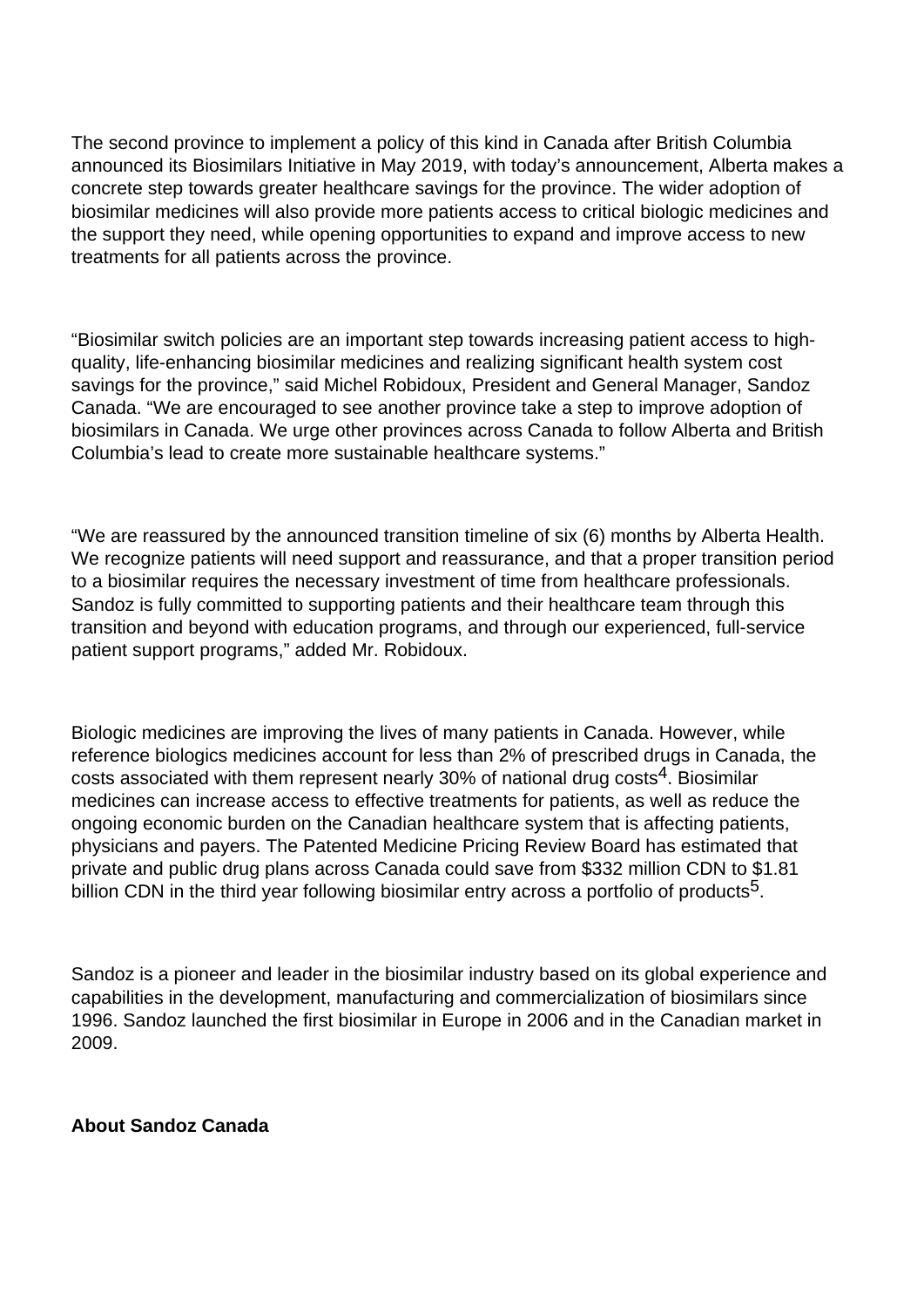Sandoz Canada is part of Sandoz International GmbH, a global leader in generic pharmaceuticals and biosimilars and a pioneer in the emerging field of prescription digital therapeutics, and a division of Swiss multinational Novartis AG. A leader in its field, Sandoz Canada markets and distributes a broad line of generic, biosimilar and specialty products.

www.sandoz.ca [6]

Follow us on LinkedIn: https://www.linkedin.com/company/sandoz-canada/ [7]

References

- 1. [https://archive.news.gov.bc.ca/releases/news\\_releases\\_2017-2021/2019HLTH0125-](https://archive.news.gov.bc.ca/releases/news_releases_2017-2021/2019HLTH0125-001718.htm) [001718.htm](https://archive.news.gov.bc.ca/releases/news_releases_2017-2021/2019HLTH0125-001718.htm) [8]
- 2. Government of Canada. Fact Sheet: Biosimilars. https://www.canada.ca/en/healthcanada/services/drugs-health-products/biologics-radiopharmaceuticals-genetictherapies/applications-submissions/guidance-documents/fact-sheet-biosimilars.html [5] . Accessed on December 10, 2019.
- 3. [https://cadth.ca/sites/default/files/symp-2019/presentations/april15-2019/B3](https://cadth.ca/sites/default/files/symp-2019/presentations/april15-2019/B3-presentation-elungu.pdf) [presentation-elungu.pdf](https://cadth.ca/sites/default/files/symp-2019/presentations/april15-2019/B3-presentation-elungu.pdf) [9]
- 4. IQVIA Drugstore & Hospital Dollars & Compuscript June 2019
- 5. The Patented Medicines Prices Review Board, Government of Canada. Potential Savings from Biosimilars in Canada poster. [http://www.pmprb](http://www.pmprb-cepmb.gc.ca/CMFiles/NPDUIS/2017_Conference_Posters/post_6_biosim.pdf)[cepmb.gc.ca/CMFiles/NPDUIS/2017\\_Conference\\_Posters/post\\_6\\_biosim.pdf](http://www.pmprb-cepmb.gc.ca/CMFiles/NPDUIS/2017_Conference_Posters/post_6_biosim.pdf) [10]

# # #

For interview opportunities or further information, please contact:

Sandoz Canada Communications

Isabelle Troïtzky

Sandoz Canada Inc.

+1 450-641-4903 ext. 2725

[isabelle.troitzky@sandoz.com](mailto:isabelle.troitzky@sandoz.com) [11]